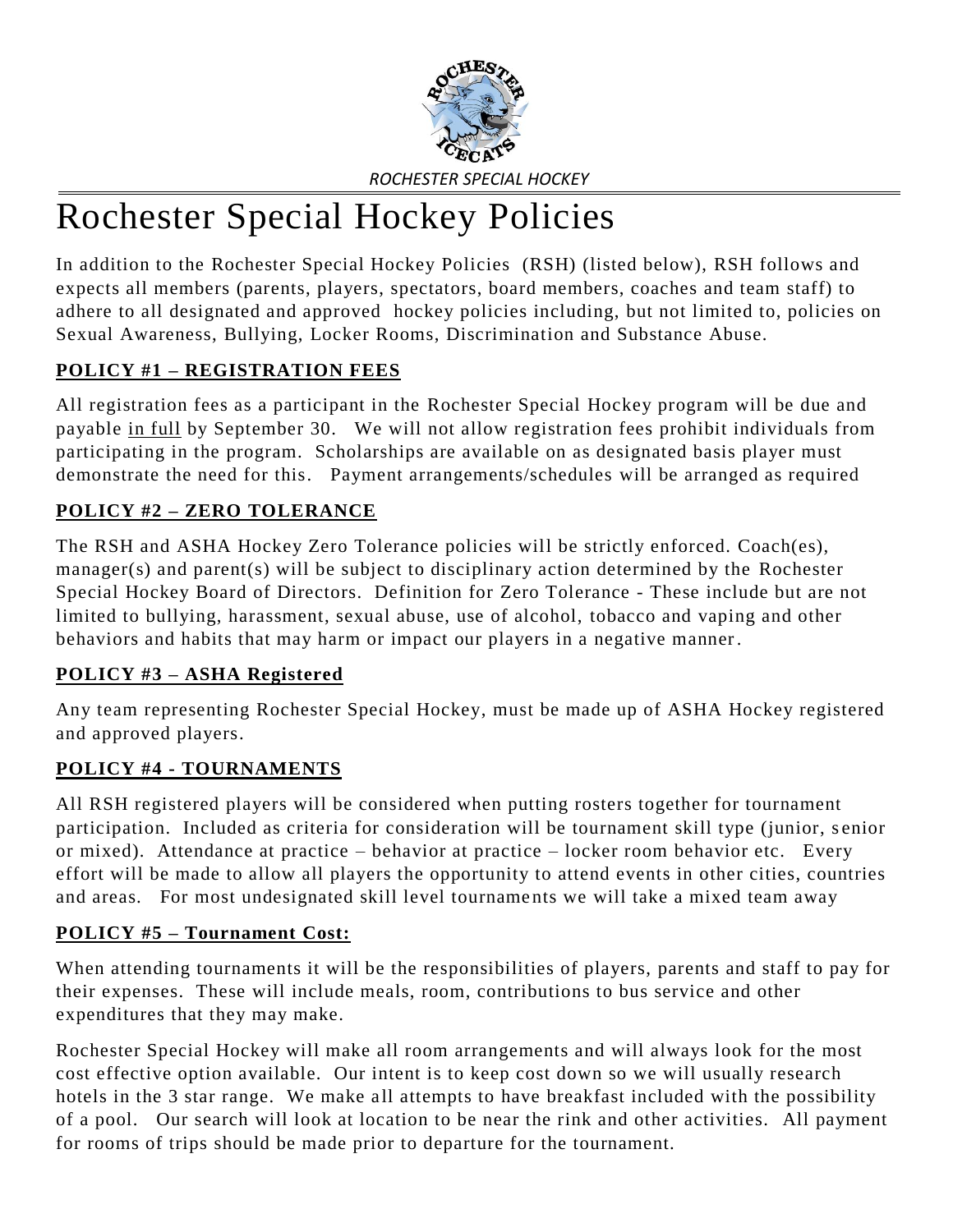Rooming is handled by family for needs. For age appropriate players we will room two players of the same sex to a room – families and staff will be notified of this for approval. A coach and or designated staff/family member will check on them during the evening.

All services for pay per view will not be allowed and will be denied.

When on bus/vans, at the rink and on site at the festivities or hotel all players, family members, staff, coaches and volunteers will adhere to RSH rules of conduct during the trip.

## **POLICY #6 – EQUIPMENT**

The following equipment is to be worn at all times (at any on-ice function at any rink) by all players in Rochester Special Hockey:

neck guard

HECC helmets with chinstraps properly fastened; also applies for all coaches, assistant coaches, on-ice helpers, and student coaches. Student coach helmets must include a face mask. All helmets will be reviewed annually to insure that they meet the safety designation date codes

Coaches and On Ice Helpers are required to wear HECC helmets, gloves and skates when on the ice. This includes during warm-ups. Anybody helping move Nets, Cross Ice Boards, must wear a helmet.

## **POLICY #7 - JERSEY POLICY**

RSH has selected and approved Team Game Jerseys. For games (including scrimmages, tournaments) and for team pictures, the use of the official RSH issued league jerseys and socks is required. RSH will provide all games jerseys prior to games, scrimmages and tournaments. These will be maintained by the RSH organization. Every effort will be made to allow for players to wear the same number as they move through the program.

## **POLICY #8 – PLAYERS RECEIVE EQUAL ICE TIME**

All coaches will make every effort/attempt to allow each player on our team(s) to play the same amount of time throughout games and season. This can be impacted by attendance at practice, attitude, family factors (i.e. school grades, work effort etc.). Our policy at Rochester Special Hockey is for the development of a positive attitude in each player in an enjoyable setting/atmosphere.

## **POLICY #9 – RSH SUSPENSIONS (i.e. instituted by RSH Board or coach)**

(a) PLAYER - Suspension of a player (sitting one or more games) from Rochester Special Hockey can occur if any of Rochester Special Hockey's and/or the team's written rules, regulations, policies, agreements, code of conduct and/or by-laws are violated. We value input from parents to assist in making decisions on these suspensions – i.e. issues at home, issues at school, behavior.

(b) COACH – Suspension of a coach from Rochester Special Hockey by any individual having that authority will occur due to the breaking of any of Rochester Special Hockey and/or team's written rules, regulations, policies, agreements, coaches' code of conduct and/or by-laws.

RSH and ASHA have the authority to suspend coaches, players and parents.

## **POLICY #10 – DISPUTES**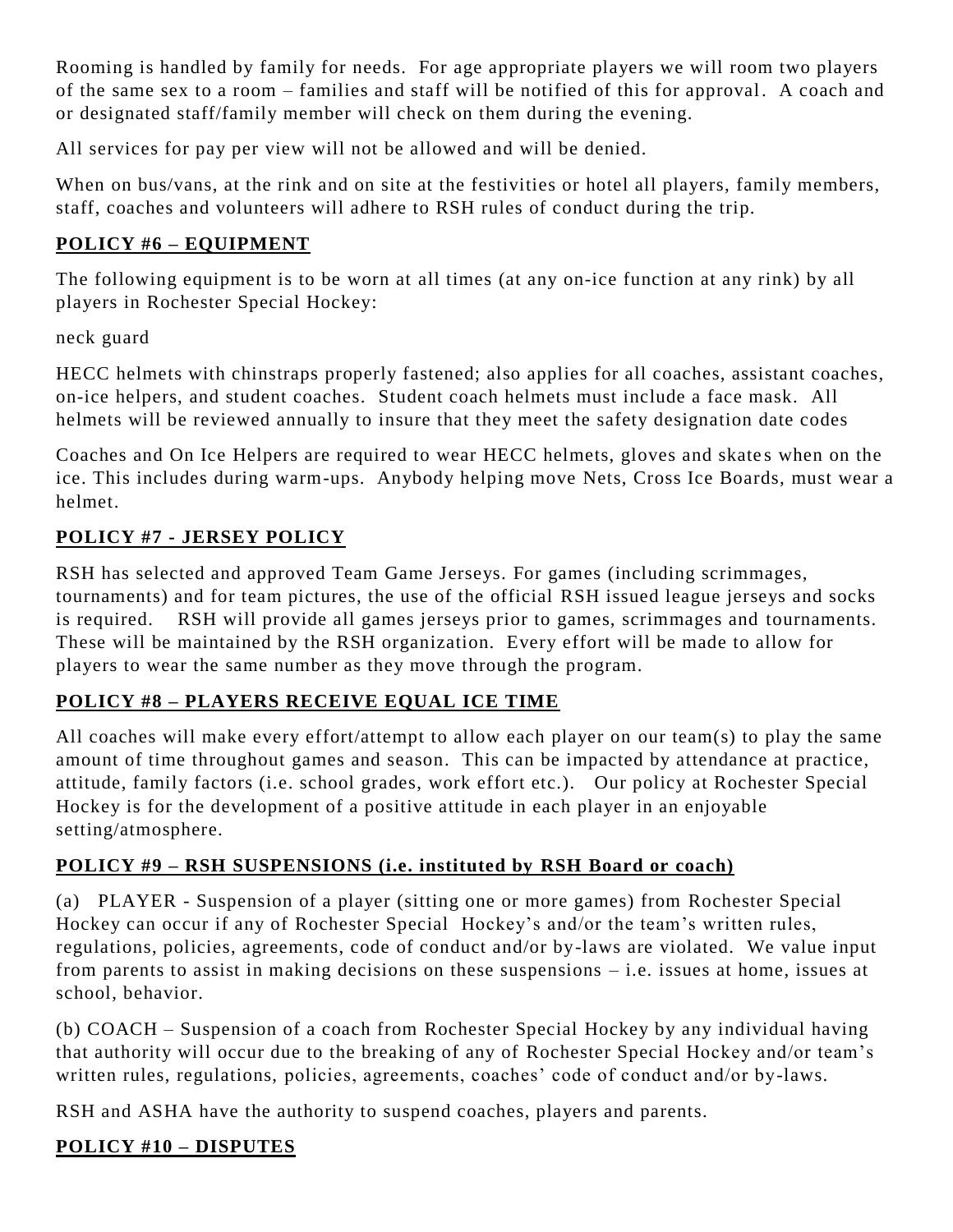Any disputes between coach and player/parent that cannot be resolved must be brought to the attention of Board of Directors for review and providing resolution.

## **POLICY #11 – USE OF ROCHESTER SPECIAL HOCKEY (ICECATS) LOGO**

The RSH logo is trademarked. Therefore, use of the RSH logo requires approval by the Board of Directors (Executive Board).

## **POLICY #12 – TAX I.D. NUMBER**

The Tax Exempt number assigned to Rochester Special Hockey as an entity is not to be used in by individuals making purchases/fundraising. However, individuals may apply to the Treasurer to have forms filled out which require our Tax I.D. number for the purpose of fundraising that will benefit Rochester Special Hockey.

## **POLICY #13 – MEMBERSHIP OF BOARD OF DIRECTORS**

RSH Board Members and Officers may not accept financial payments for services to WYHA as this presents a conflict of interest to be accepting payments approved by the Board or Officers and could impact RSH's 501-3c status.

## **POLICY #14 – ATTENDANCE AT MEETINGS**

Officers, board members and/or committee members are expected to attend meetings on time, as dictated by attendance policy. If two meetings are missed by member, they may be asked to step down.

NOTE: Any use of the term "Board of Directors" herein specifically relates to the Rochester Special Hockey Board unless otherwise agreed upon.

## **POLICY #14 – Locker Room Use**

All keys for locker rooms will only be signed out by the registered coach for the practice or event. This will be done according to the rink rules of requirements for appropriate documents, keys etc. Players will not be given keys

Due to the makeup of the organization and members both male and female, the use of separate designated male and female locker rooms will be assigned. These will be monitored by the appropriate male or female coach and attendants.

Should it be necessary for individuals who need assistance to share a locker room we ask that all players should be dressed in their under clothes so that it is not necessary to strip completely.

Players should elect to come dressed with partially or fully and can finish dressing in the designated general area.

Parents must make arrangements prior to start of the season for dressing room needs.

## **POLICY #15 - Locker Room Attendants**

All teams must have gender appropriate Locker Room Attendants. On teams with both genders, there must be at least two Locker Room Attendants, one for each gender. Locker Room Attendants must have current SafeSport Training and be screened per ASHA Hockey and rules.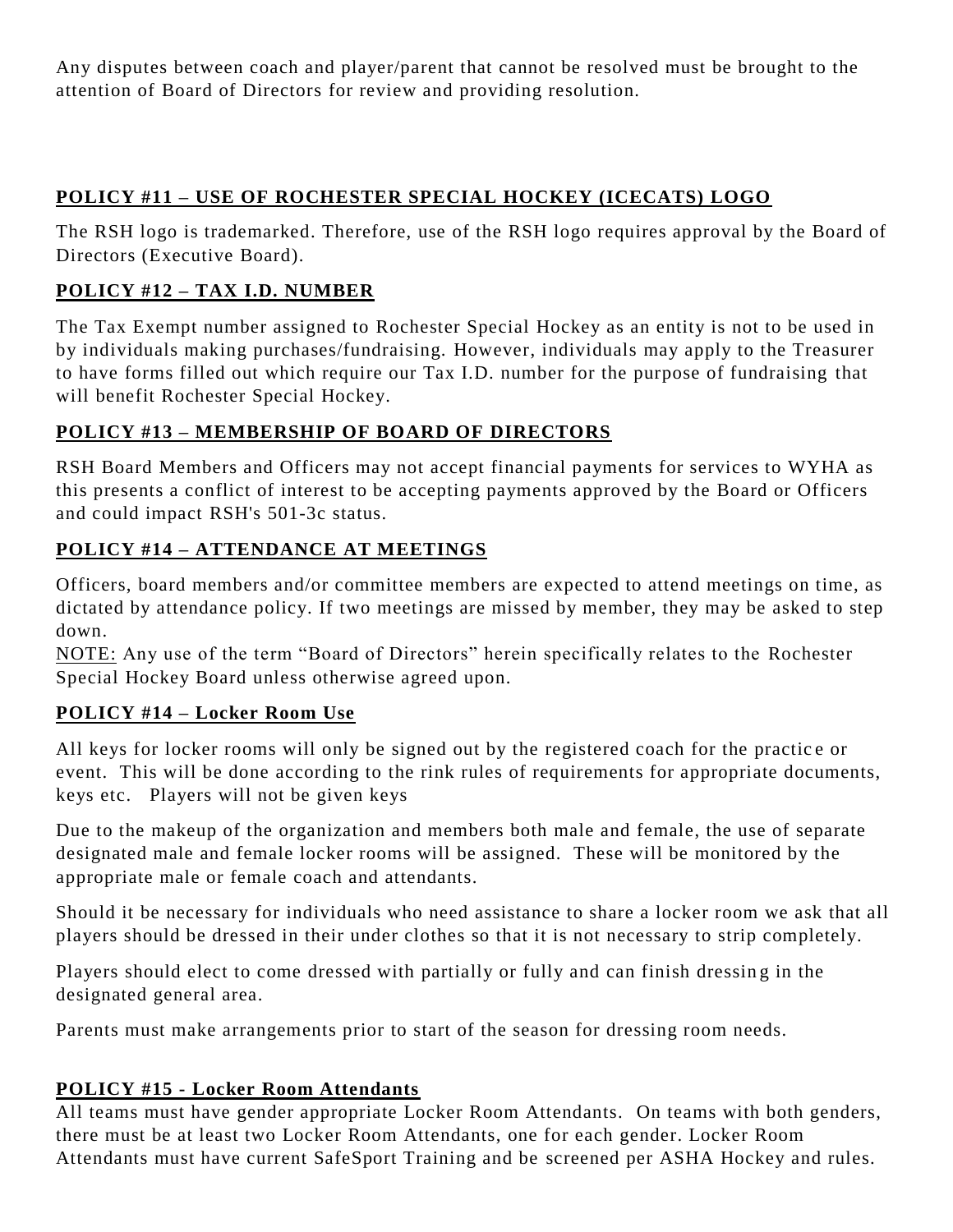The duties of a Locker Room Attendant are to supervise the Locker Room when coaches are not present. Locker Room Attendants are responsible for ensuring only players and gender appropriate parents are in the Locker Room, players are not engaging in inappropriate behavior (horseplay/hazing, use of illegal substances, using cameras or video equipment, keeping locker rooms clean and any other inappropriate behavior not listed), and if necessary confiscating cell phones at the door. Incidents should be reported to the Team Coaching Staff for disciplinary action. Locker Room Attendants do not have to be in the Locker Room at all times but should always be in the vicinity and periodically (randomly) checking the behavior in the locker room.

#### **POLICY #16 - Cell phones and other Mobile Recording Devices:**

Cell phones and other mobile devices with recording capabilities, including voice recording, still cameras, and video cameras are not permitted to be used in the locker rooms. If phones or other mobile devices must be used, they should be taken outside the locker room.

#### **POLICY #17 – One on One Meetings:**

No one on one meetings between coaches and players are allowed. If coaches need to speak with a player it is their responsibility to have either a parent or another coach present. All meetings will take place in open public space. Locker rooms and other enclosed areas will not be used for this purpose. There should be no requirement for this type of meeting. If there are issues that pertain to discipline that need to be addressed this will always be done with a parent present .

#### **POLICY #18 – Risk Management:**

In today's world the possibility for sexual abuse, physical abuse, bullying and other behaviors have come to the forefront in many programs, both in the sports world and in the world at large We at Rochester Special Hockey in order to prevent or negate as possible the potential risk to our players, families, staff and program, in the immediate future are following the guidelines as set forth by ASHA in regard to requiring background checks and sexual abuse awareness training as offered by Safe Sport. As part of this process all coaches and support staff will need to submit to background checks and to take a Sexual Awareness course to assist our program. This information will be kept on file by RSH for record retention